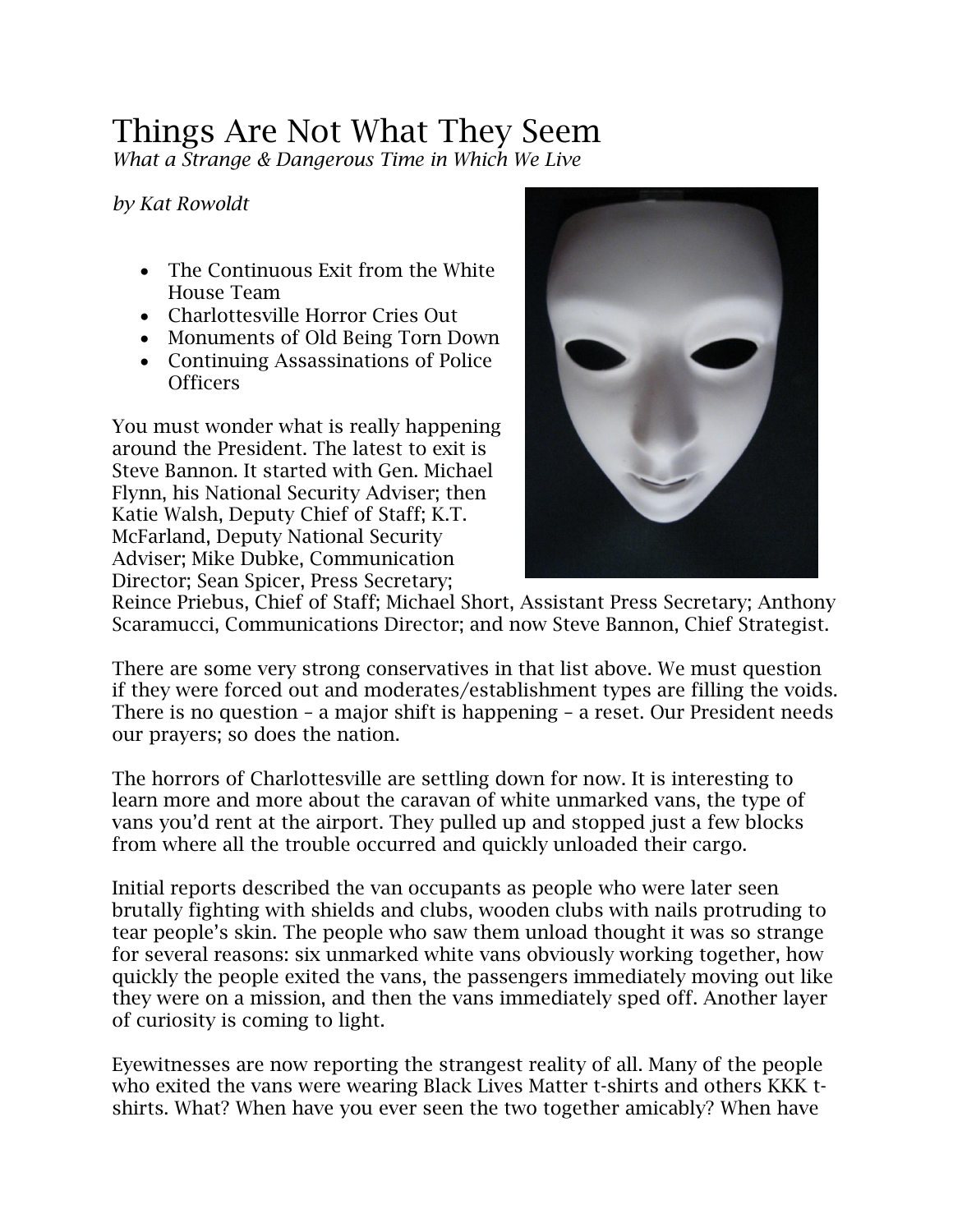you ever seen a KKK t-shirt? They were not seated in different vans, but together.

As has happened in numerous communities before, someone is paying people, bussing them in, to go do a job. That job is to stir up racial hatred, tearing at the very fabric of our country. Fingers are pointing at George Soros.

Once again, like questioning why the staffers around President Trump are leaving, we must ask ourselves what is really happening here? What is the ultimate goal and purpose of what we are witnessing? Who is behind it? What shift in our culture is the sought-after end effect?

Desensitizing, deprogramming, and deluding the minds of Americans is at work. It is hard to believe it was only thirty months ago the Jordanian pilot was burned alive in a cage while we watched in horror. We thought there could be nothing more mind-numbing. How could the mind of any man be so deranged to where they could do such a thing to any other human being?

Interestingly, once the mind has been pushed to its outer limits of horror, it does truly numb the conscience. We no longer are aghast when we see the various types of assassinations that are occurring. We are being desensitized to it. It has already become white noise in the background of our lives. Now that is scary. This prepares us for the next level of acceptance.

Through all of this, one rumbling continues to linger and possibly building momentum: the removal of statues, names, and memorials depicting our past. It is said if you don't remember your past, you're destined to repeat it. It's sort of the Biblical once more round the mountain you'll go.

I wonder if the people who are roping and pulling down these monuments could tell you the story behind the person, what they did that caused the people of their day, or shortly after, to feel led to create a monument to remember these men? Apparently one group did not recognize or even know the story behind the bust of Abraham Lincoln that was torched. Anarchy is what is genuinely happening, and it is growing.

We cannot erase our history that included slavery. If anything, that horrific blemish on our past has become part of the strength and fabric of the unique people we have become today. In my lifetime, I have seen the end of segregation and the evolution to acceptance, comfortable joint efforts, and now a more natural mix of people of all colors. We are not 100% there yet, but let's not rip things apart now and move us back decades.

Lingering for over a year now, the assassinations of police officers continues. This too is another unraveling of our nation. When we turn on the very people